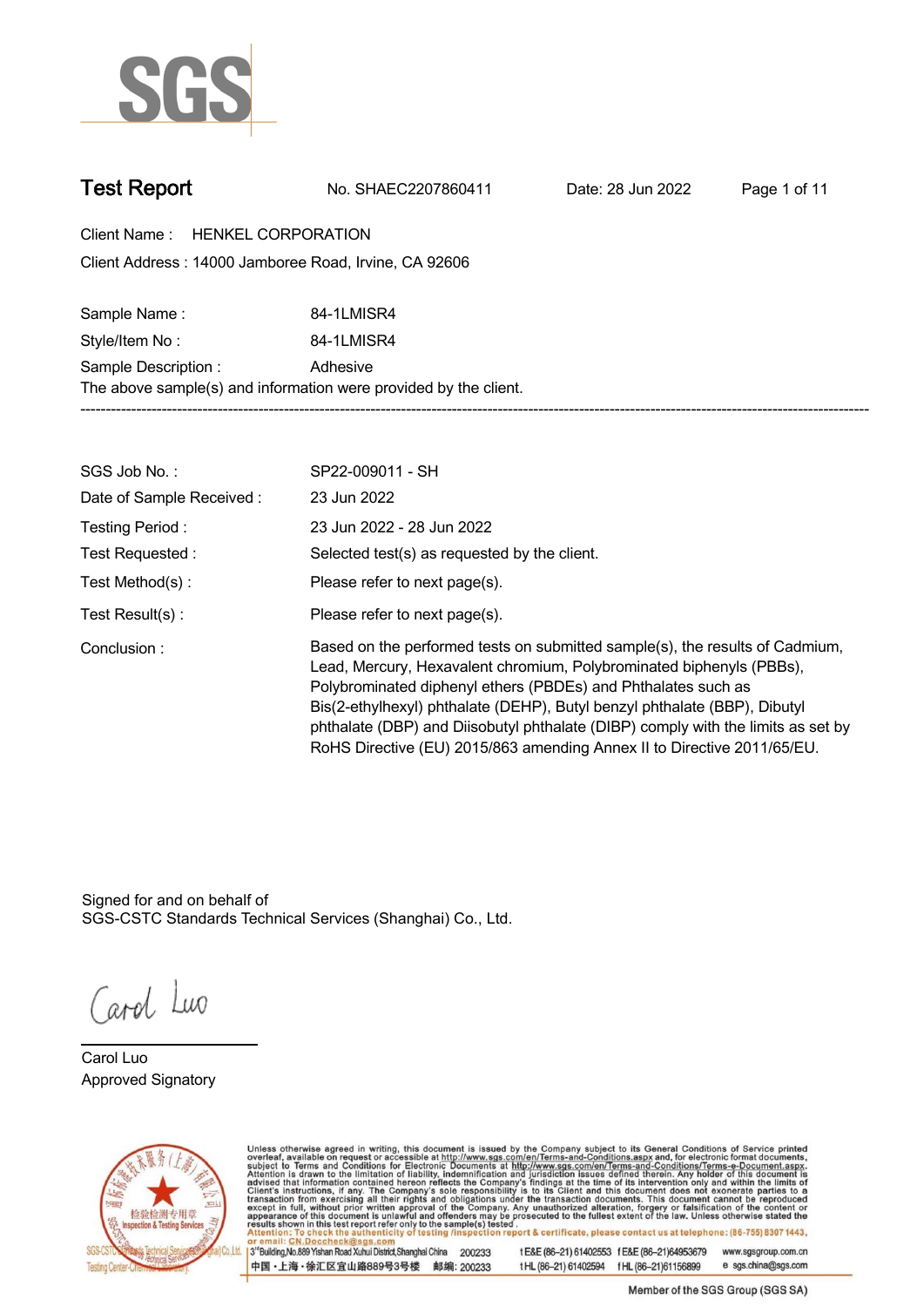

**Test Report. No. SHAEC2207860411 . Date: 28 Jun 2022. Page 2 of 11.**

**Test Result(s) :.**

**Test Part Description : .**

| Specimen No.    | SGS Sample ID    | <b>Description</b> |
|-----------------|------------------|--------------------|
| SN <sub>1</sub> | SHA22-078604.004 | Gray paste         |

- **Remarks :.(1) 1 mg/kg = 0.0001% .**
	- **(2) MDL = Method Detection Limit .**
	- **(3) ND = Not Detected ( < MDL ) .**
	- **(4) "-" = Not Regulated .**

## **RoHS Directive (EU) 2015/863 amending Annex II to Directive 2011/65/EU.**

- **Test Method :. (1) With reference to IEC 62321-5:2013, determination of Cadmium by ICP-OES.** 
	- **(2) With reference to IEC 62321-5:2013, determination of Lead by ICP-OES.**
	- **(3) With reference to IEC 62321-4:2013+AMD1:2017, determination of Mercury by ICP-OES.**
	- **(4) With reference to IEC 62321-7-2:2017, determination of Hexavalent Chromium by UV-Vis.**
	- **(5) With reference to IEC 62321-6:2015, determination of PBBs and PBDEs by GC-MS.**
	- **(6) With reference to IEC 62321-8:2017, determination of phthalates by GC-MS. .**

| Test Item(s)                 | Limit | <u>Unit</u> | <b>MDL</b>                   | 004       |
|------------------------------|-------|-------------|------------------------------|-----------|
| Cadmium (Cd)                 | 100   | mg/kg       | $\overline{2}$               | <b>ND</b> |
| Lead (Pb)                    | 1000  | mg/kg       | $\overline{2}$               | <b>ND</b> |
| Mercury (Hg)                 | 1000  | mg/kg       | 2                            | ND.       |
| Hexavalent Chromium (Cr(VI)) | 1000  | mg/kg       | 8                            | ND.       |
| Sum of PBBs                  | 1000  | mg/kg       | $\qquad \qquad \blacksquare$ | ND        |
| Monobromobiphenyl            |       | mg/kg       | 5                            | ND        |
| Dibromobiphenyl              | -     | mg/kg       | 5                            | ND        |
| Tribromobiphenyl             | -     | mg/kg       | 5                            | ND        |
| Tetrabromobiphenyl           | ٠     | mg/kg       | 5                            | ND        |
| Pentabromobiphenyl           |       | mg/kg       | 5                            | ND        |
| Hexabromobiphenyl            |       | mg/kg       | 5                            | ND.       |
| Heptabromobiphenyl           |       | mg/kg       | 5                            | ND.       |
| Octabromobiphenyl            |       | mg/kg       | 5                            | ND.       |
| Nonabromobiphenyl            |       | mg/kg       | 5                            | ND.       |
| Decabromobiphenyl            |       | mg/kg       | 5                            | ND        |
| Sum of PBDEs                 | 1000  | mg/kg       | $\qquad \qquad \blacksquare$ | ND        |
| Monobromodiphenyl ether      |       | mg/kg       | 5                            | <b>ND</b> |



Unless otherwise agreed in writing, this document is issued by the Company subject to its General Conditions of Service printed overleaf, available on request or accessible at http://www.sgs.com/en/Terms-and-Conditions.asp

3<sup>14</sup> Building, No.889 Yishan Road Xuhui District, Shanghai China 200233 中国·上海·徐汇区宜山路889号3号楼 邮编: 200233 tE&E (86-21) 61402553 fE&E (86-21)64953679 www.sgsgroup.com.cn

t HL (86-21) 61402594 f HL (86-21) 61156899 e sgs.china@sgs.com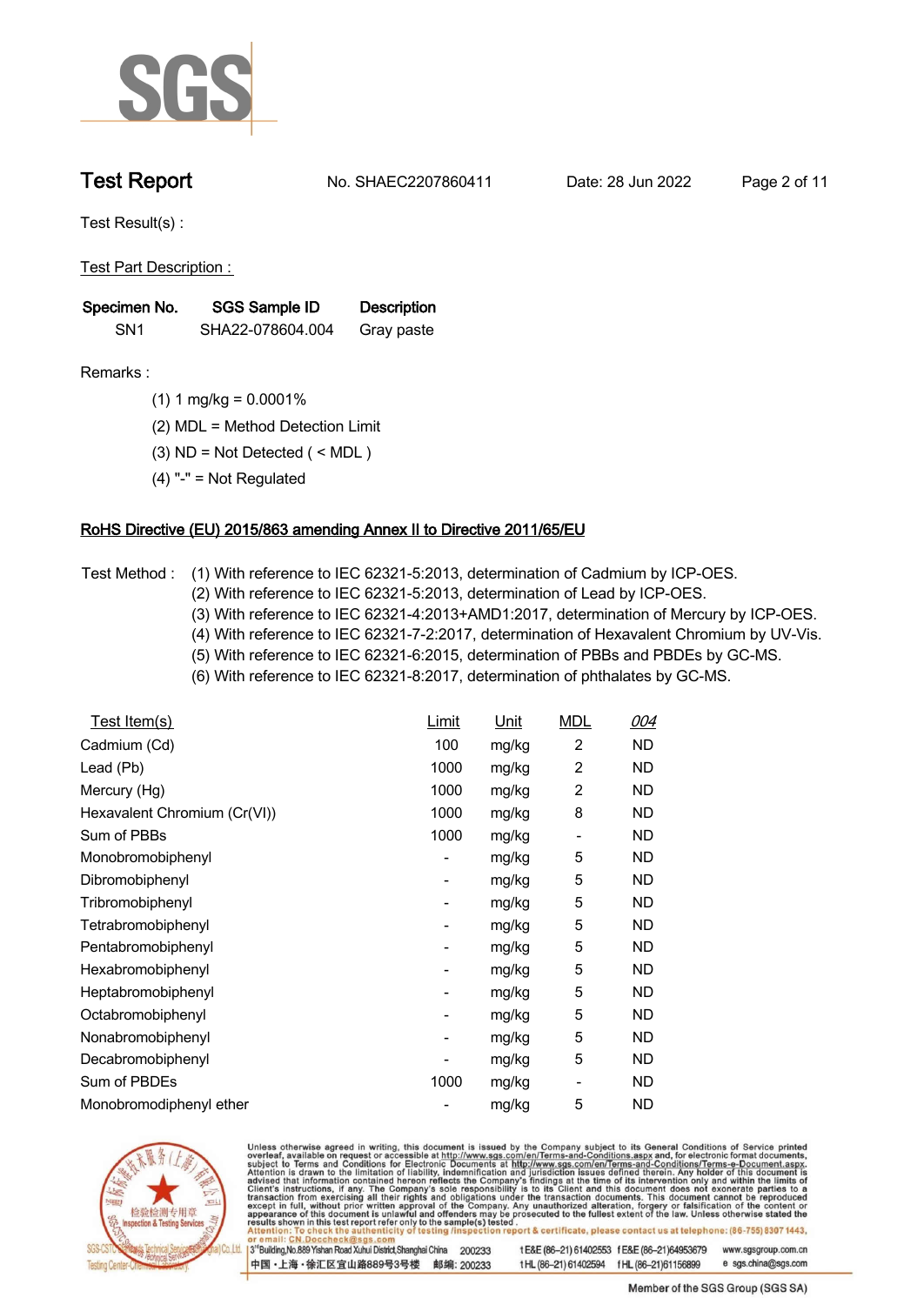

| <b>Test Report</b>                | No. SHAEC2207860411      |             |            | Date: 28 Jun 2022 | Page 3 of 11 |
|-----------------------------------|--------------------------|-------------|------------|-------------------|--------------|
| Test Item(s)                      | <b>Limit</b>             | <u>Unit</u> | <b>MDL</b> | <u>004</u>        |              |
| Dibromodiphenyl ether             | -                        | mg/kg       | 5          | <b>ND</b>         |              |
| Tribromodiphenyl ether            | -                        | mg/kg       | 5          | <b>ND</b>         |              |
| Tetrabromodiphenyl ether          | -                        | mg/kg       | 5          | <b>ND</b>         |              |
| Pentabromodiphenyl ether          | -                        | mg/kg       | 5          | <b>ND</b>         |              |
| Hexabromodiphenyl ether           | -                        | mg/kg       | 5          | ND.               |              |
| Heptabromodiphenyl ether          | -                        | mg/kg       | 5          | <b>ND</b>         |              |
| Octabromodiphenyl ether           | -                        | mg/kg       | 5          | <b>ND</b>         |              |
| Nonabromodiphenyl ether           | -                        | mg/kg       | 5          | <b>ND</b>         |              |
| Decabromodiphenyl ether           | $\overline{\phantom{0}}$ | mg/kg       | 5          | ND.               |              |
| Di-butyl Phthalate (DBP)          | 1000                     | mg/kg       | 50         | <b>ND</b>         |              |
| Benzyl Butyl Phthalate (BBP)      | 1000                     | mg/kg       | 50         | <b>ND</b>         |              |
| Di-2-Ethyl Hexyl Phthalate (DEHP) | 1000                     | mg/kg       | 50         | ND.               |              |

## **Notes :.**

**(1) The maximum permissible limit is quoted from RoHS Directive (EU) 2015/863.**

**IEC 62321 series is equivalent to EN 62321 series**

**Diisobutyl Phthalates (DIBP) . 1000 mg/kg. 50 ND.**

**https://www.cenelec.eu/dyn/www/f?p=104:30:1742232870351101::::FSP\_ORG\_ID,FSP\_LANG\_ID:12586 37,25**

**(2) The restriction of DEHP, BBP, DBP and DIBP shall apply to medical devices, including in vitro medical devices, and monitoring and control instruments, including industrial monitoring and control instruments, from 22 July 2021..**

## **Beryllium (Be).**

**Test Method :. With reference to US EPA 3052: 1996, analysis was performed by ICP-OES. .**

| <u>Test Item(s)</u> | Unit    | MDL | 004 |  |
|---------------------|---------|-----|-----|--|
| Beryllium(Be)       | mg/kg 2 |     | ND. |  |

## **Phthalates Content.**

**Test Method :. With reference to IEC 62321-8:2017, analysis was performed by GC-MS. .**

| Test Item(s)                | CAS NO.     | <u>Unit</u> | MDL | 004 |  |
|-----------------------------|-------------|-------------|-----|-----|--|
| Diisononyl Phthalate (DINP) | 28553-12-0  | mg/kg       | 50  | ND  |  |
|                             | /68515-48-0 |             |     |     |  |



Unless otherwise agreed in writing, this document is issued by the Company subject to its General Conditions of Service printed overleaf, available on request or accessible at http://www.sgs.com/en/Terms-and-Conditions.asp 3<sup>14</sup> Building, No.889 Yishan Road Xuhui District, Shanghai China 200233 tE&E (86-21) 61402553 fE&E (86-21)64953679 www.sgsgroup.com.cn 中国·上海·徐汇区宜山路889号3号楼 邮编: 200233 t HL (86-21) 61402594 f HL (86-21) 61156899 e sgs.china@sgs.com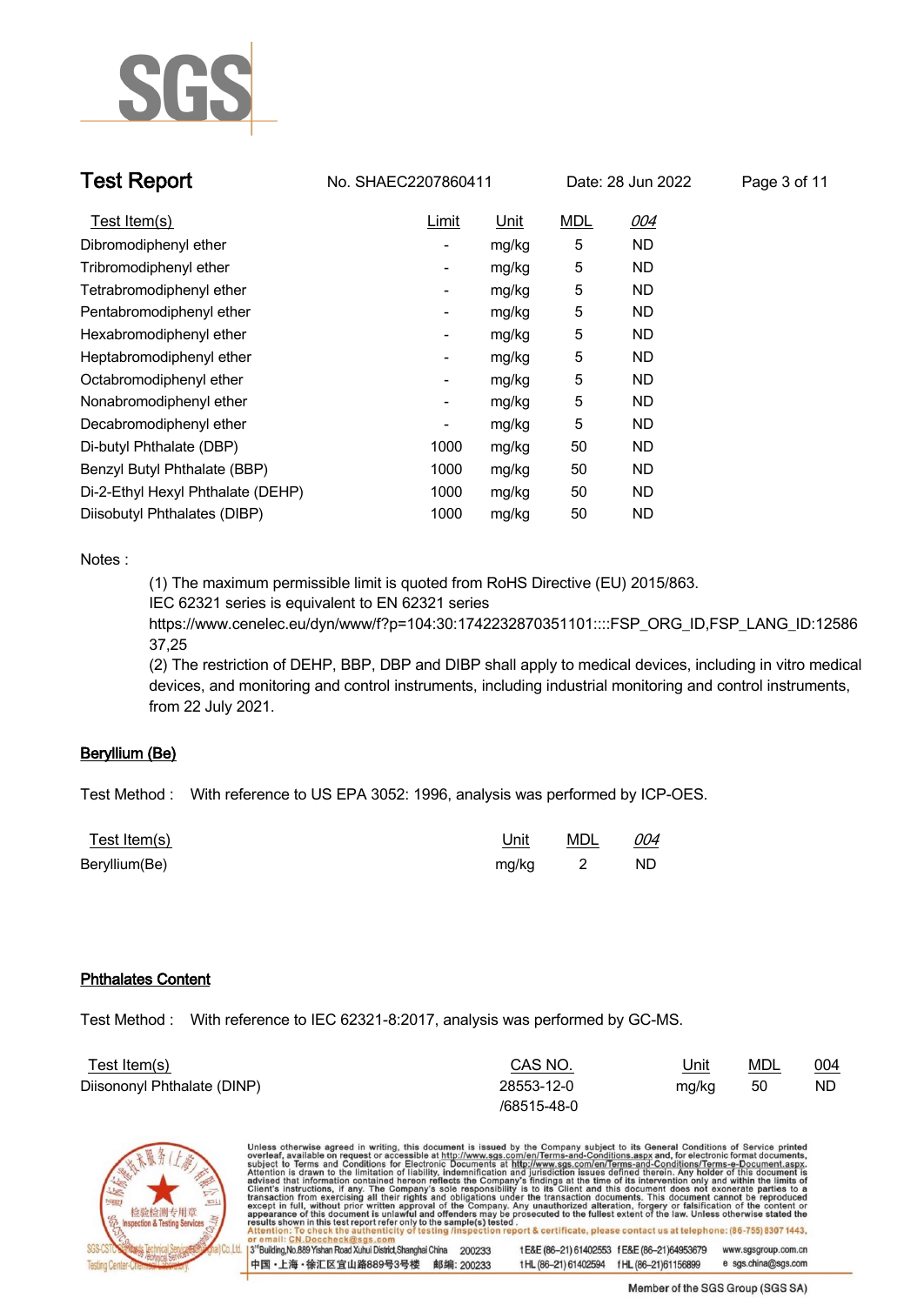

| CAS NO.<br><u>MDL</u><br>004<br>Test Item(s)<br><u>Unit</u><br>Di-n-octyl Phthalate (DNOP)<br>ND<br>50<br>117-84-0<br>mg/kg<br>Diisodecyl Phthalate (DIDP)<br>50<br>ND<br>26761-40-0<br>mg/kg<br>/68515-49-1 | <b>Test Report</b> | No. SHAEC2207860411 | Date: 28 Jun 2022 | Page 4 of 11 |  |
|--------------------------------------------------------------------------------------------------------------------------------------------------------------------------------------------------------------|--------------------|---------------------|-------------------|--------------|--|
|                                                                                                                                                                                                              |                    |                     |                   |              |  |
|                                                                                                                                                                                                              |                    |                     |                   |              |  |
|                                                                                                                                                                                                              |                    |                     |                   |              |  |

## **Hexabromocyclododecane (HBCDD).**

**Test Method :. According to IEC 62321-9:2021, analysis was performed by GC-MS. .**

| Test Item(s)                                                             | <u>Unit</u> | MDL | 004 |
|--------------------------------------------------------------------------|-------------|-----|-----|
| Hexabromocyclododecane (HBCDD) and all major diastereoisomers identified | mg/kg       | 20  | ND  |
| $(\alpha$ -HBCDD, $\beta$ -HBCDD, $\gamma$ -HBCDD)                       |             |     |     |

**Unless otherwise stated, the decision rule for conformity reporting is based on Binary Statement for Simple Acceptance Rule ( <sup>w</sup> =0) stated in ILAC-G8:09/2019. .**



Unless otherwise agreed in writing, this document is issued by the Company subject to its General Conditions of Service printed overleaf, available on request or accessible at http://www.sgs.com/en/Terms-and-Conditions.asp

3<sup>'</sup>Building, No.889 Yishan Road Xuhui District, Shanghai China 200233 中国·上海·徐汇区宜山路889号3号楼 邮编: 200233 tE&E (86-21) 61402553 fE&E (86-21)64953679 www.sgsgroup.com.cn

e sgs.china@sgs.com t HL (86-21) 61402594 f HL (86-21) 61156899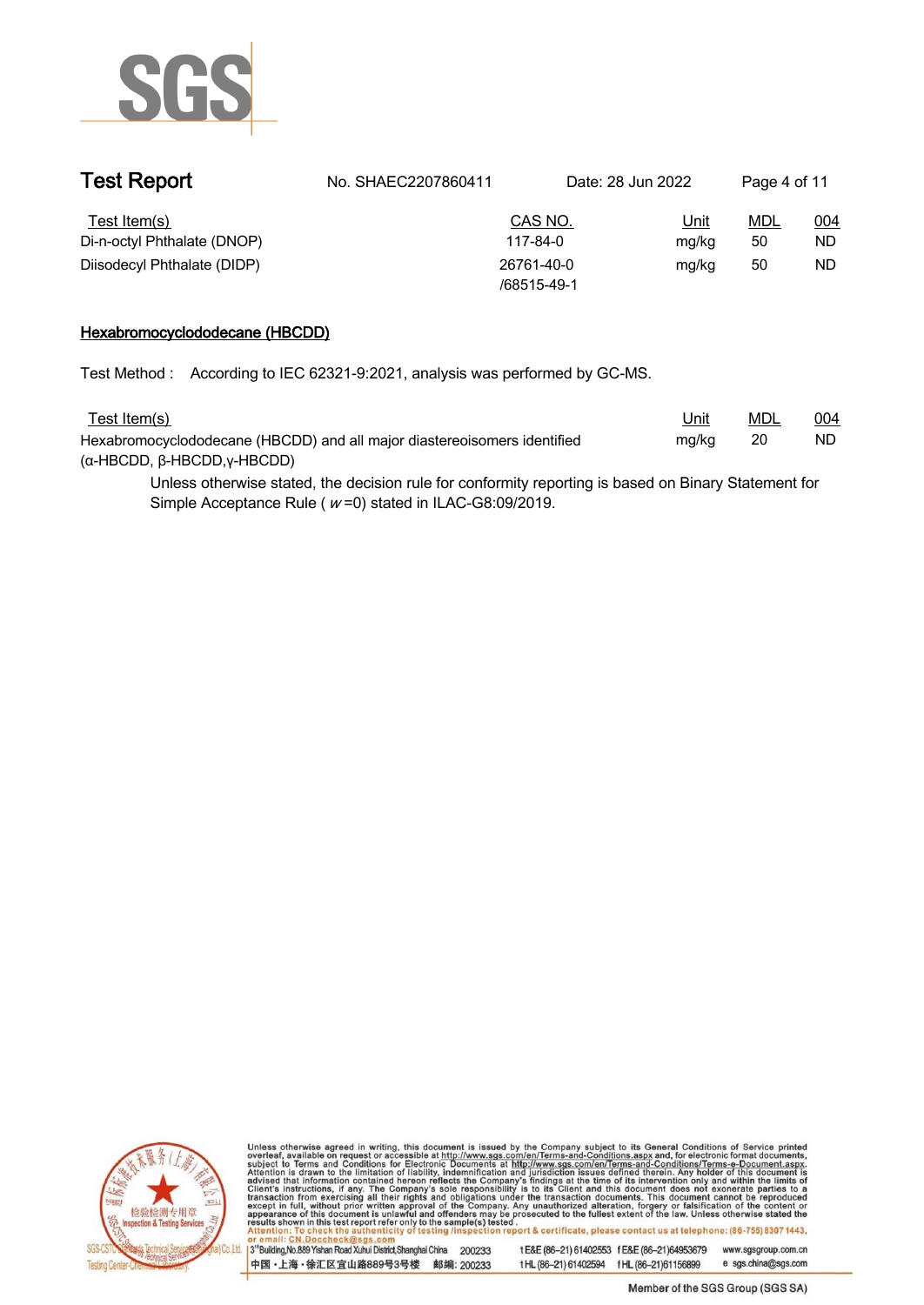

**Test Report. No. SHAEC2207860411 . Date: 28 Jun 2022. Page 5 of 11.**

# **ATTACHMENTS**

# **Elements (IEC62321) Testing Flow Chart**

1) These samples were dissolved totally by pre-conditioning method according to below flow chart.





Unless otherwise agreed in writing, this document is issued by the Company subject to its General Conditions of Service printed overleaf, available on request or accessible at http://www.sgs.com/en/Terms-and-Conditions.asp

3<sup>rd</sup> Building, No.889 Yishan Road Xuhui District, Shanghai China 200233 中国·上海·徐汇区宜山路889号3号楼 邮编: 200233 tE&E (86-21) 61402553 fE&E (86-21)64953679 www.sgsgroup.com.cn e sgs.china@sgs.com t HL (86-21) 61402594 f HL (86-21) 61156899

Member of the SGS Group (SGS SA)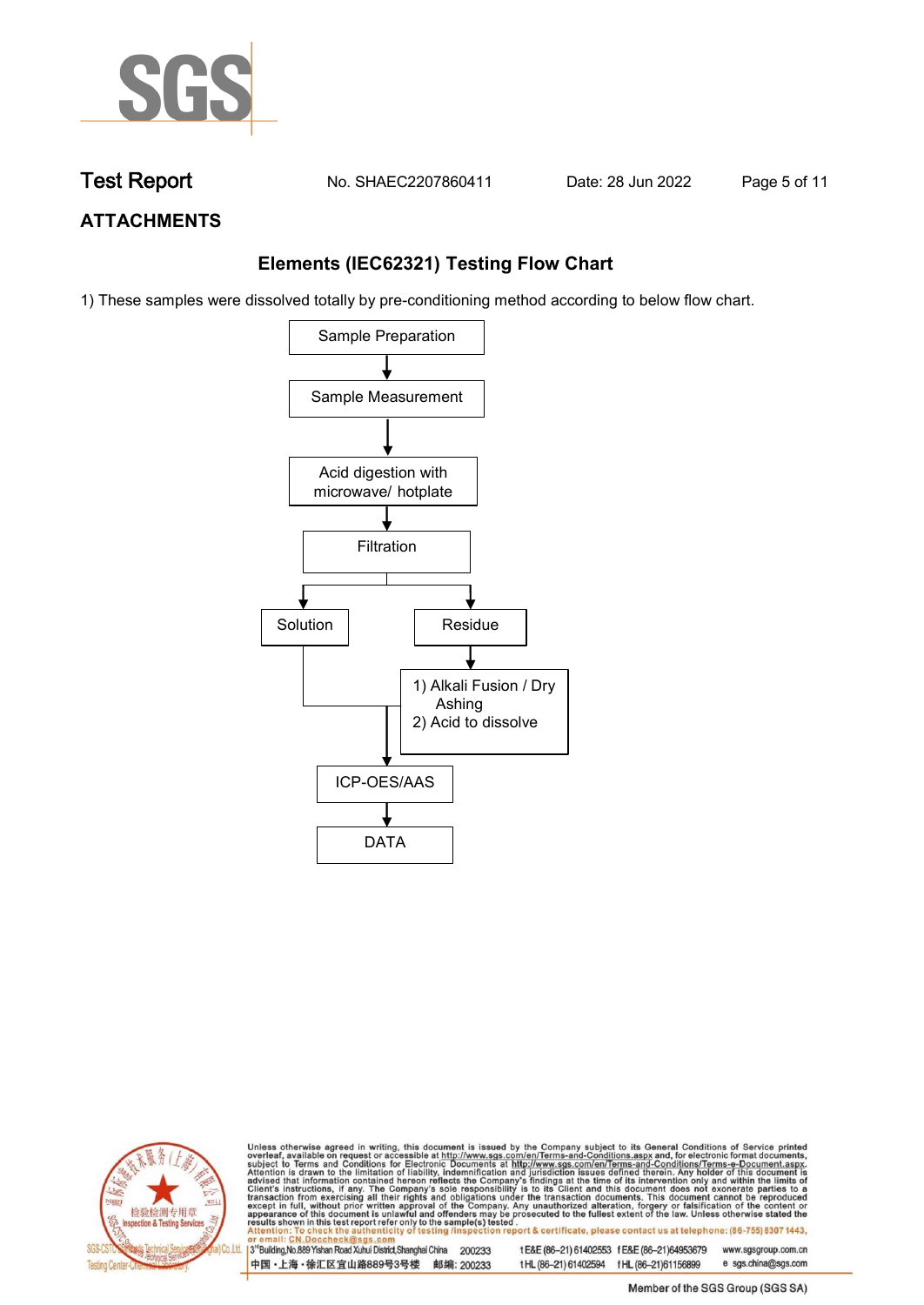

**Test Report. No. SHAEC2207860411 . Date: 28 Jun 2022. Page 6 of 11.**

## **ATTACHMENTS**

## **Hexavalent Chromium (Cr(VI)) Testing Flow Chart**





Unless otherwise agreed in writing, this document is issued by the Company subject to its General Conditions of Service printed overleaf, available on request or accessible at http://www.sgs.com/en/Terms-and-Conditions.asp

3<sup>rd</sup> Building, No.889 Yishan Road Xuhui District, Shanghai China 200233 中国·上海·徐汇区宜山路889号3号楼 邮编: 200233 tE&E (86-21) 61402553 fE&E (86-21)64953679 www.sgsgroup.com.cn t HL (86-21) 61402594 f HL (86-21) 61156899 e sgs.china@sgs.com

Member of the SGS Group (SGS SA)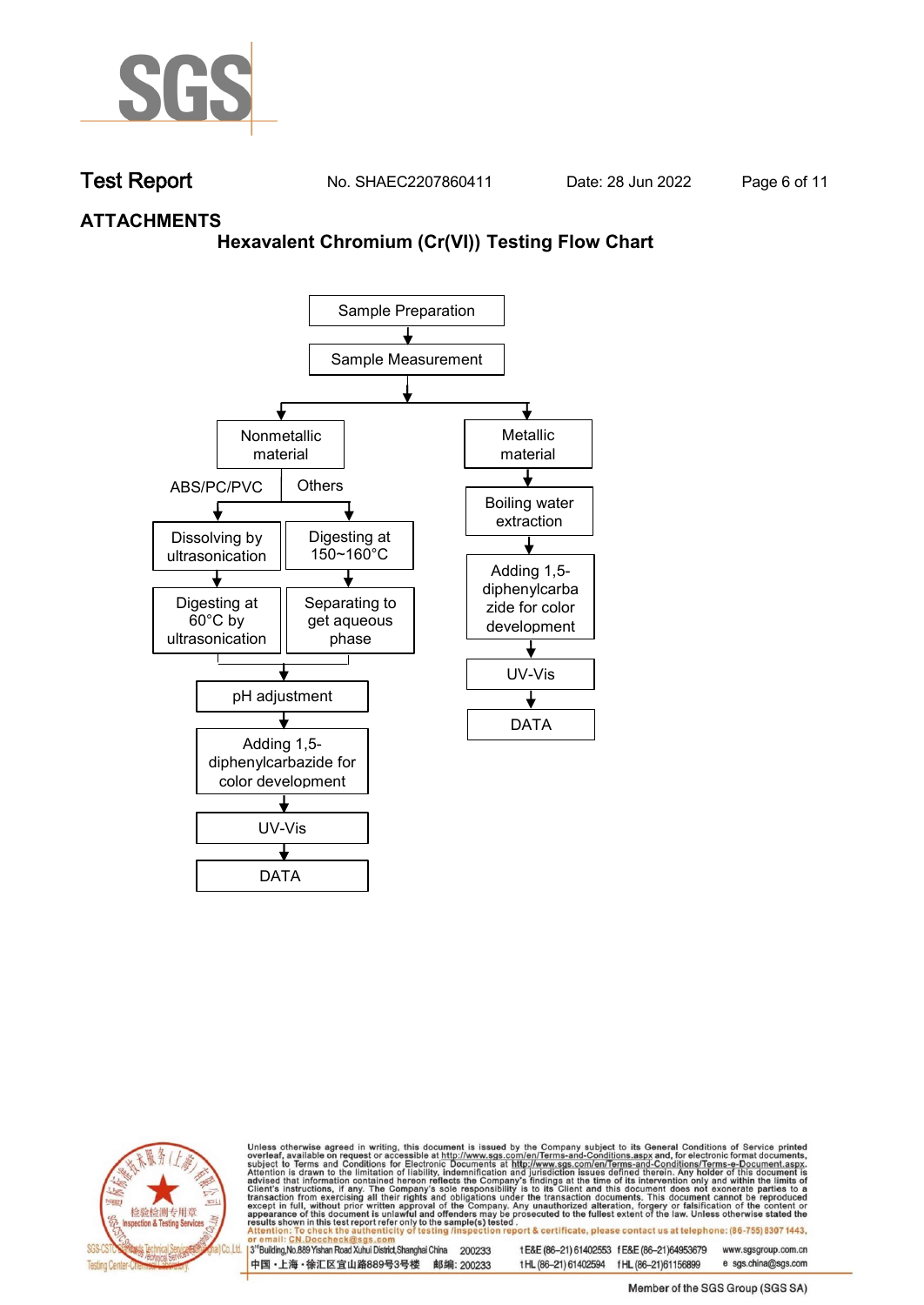

**Test Report. No. SHAEC2207860411 . Date: 28 Jun 2022. Page 7 of 11.**

**ATTACHMENTS**

# **PBBs/PBDEs Testing Flow Chart**





Unless otherwise agreed in writing, this document is issued by the Company subject to its General Conditions of Service printed overleaf, available on request or accessible at http://www.sgs.com/en/Terms-and-Conditions.asp

3<sup>'</sup>Building, No.889 Yishan Road Xuhui District, Shanghai China 200233 中国·上海·徐汇区宜山路889号3号楼 邮编: 200233

tE&E (86-21) 61402553 fE&E (86-21)64953679 www.sgsgroup.com.cn

t HL (86-21) 61402594 f HL (86-21) 61156899 e sgs.china@sgs.com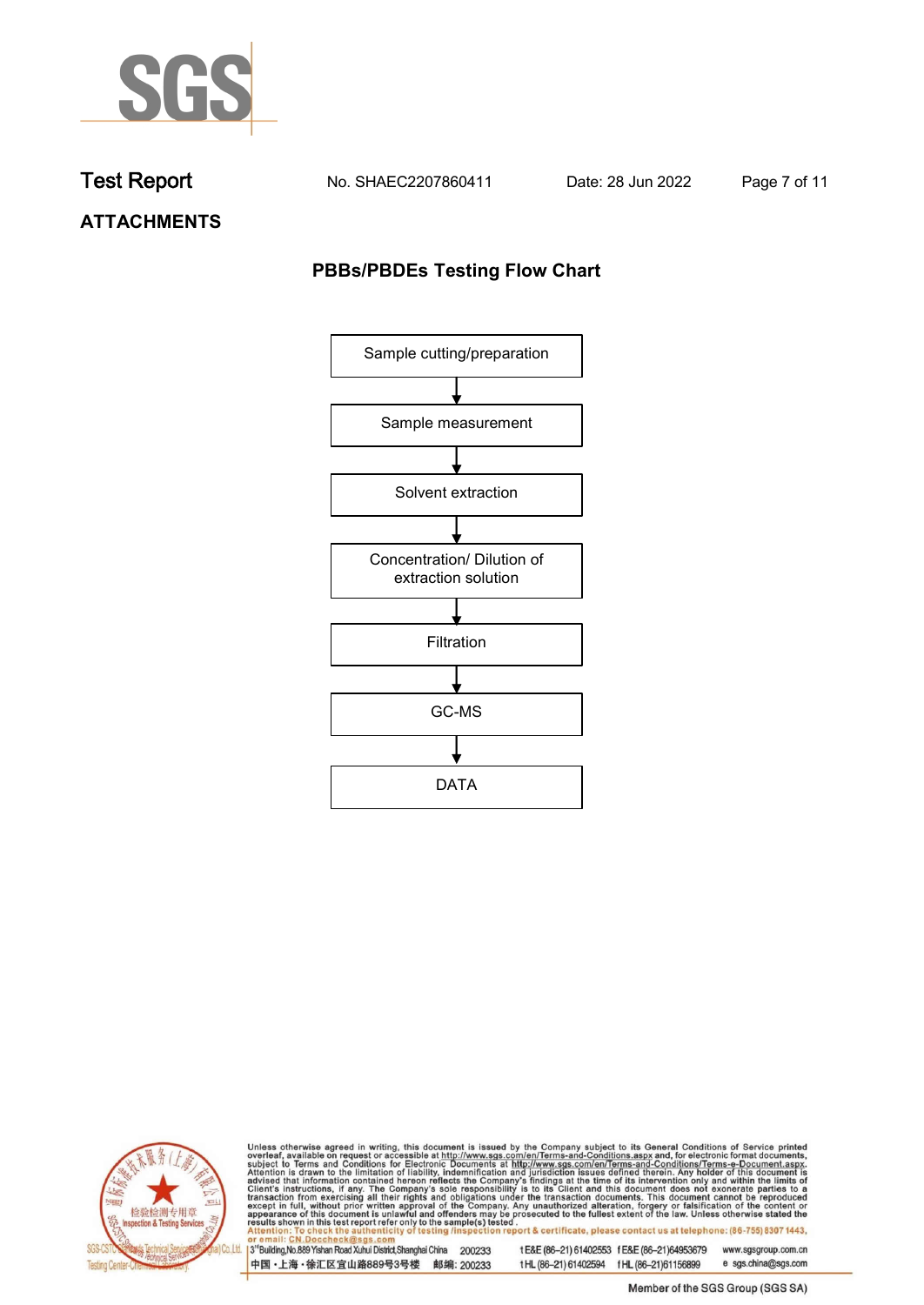

**Test Report. No. SHAEC2207860411 . Date: 28 Jun 2022. Page 8 of 11.**

# **ATTACHMENTS**

# **Phthalates Testing Flow Chart**





Unless otherwise agreed in writing, this document is issued by the Company subject to its General Conditions of Service printed overleaf, available on request or accessible at http://www.sgs.com/en/Terms-and-Conditions.asp

3<sup>'</sup>Building, No.889 Yishan Road Xuhui District, Shanghai China 200233 中国·上海·徐汇区宜山路889号3号楼 邮编: 200233

tE&E (86-21) 61402553 fE&E (86-21)64953679 www.sgsgroup.com.cn

e sgs.china@sgs.com t HL (86-21) 61402594 f HL (86-21) 61156899 Member of the SGS Group (SGS SA)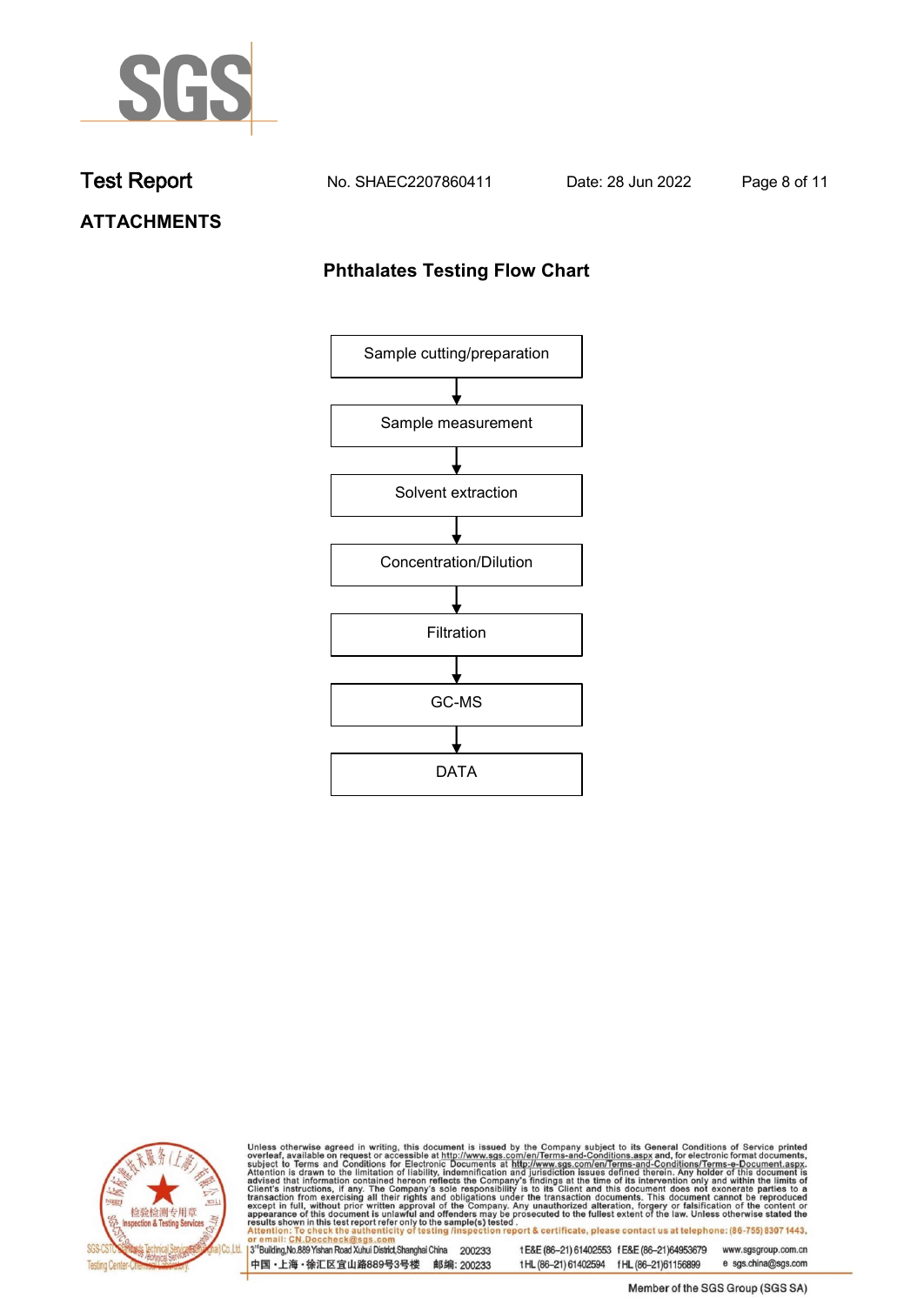

**Test Report. No. SHAEC2207860411 . Date: 28 Jun 2022. Page 9 of 11.**

**ATTACHMENTS**

# **HBCDD Testing Flow Chart**





Unless otherwise agreed in writing, this document is issued by the Company subject to its General Conditions of Service printed overleaf, available on request or accessible at http://www.sgs.com/en/Terms-and-Conditions.asp

3<sup>'</sup>Building, No.889 Yishan Road Xuhui District, Shanghai China 200233 中国·上海·徐汇区宜山路889号3号楼 邮编: 200233

tE&E (86-21) 61402553 fE&E (86-21)64953679 www.sgsgroup.com.cn

t HL (86-21) 61402594 f HL (86-21) 61156899 e sgs.china@sgs.com Member of the SGS Group (SGS SA)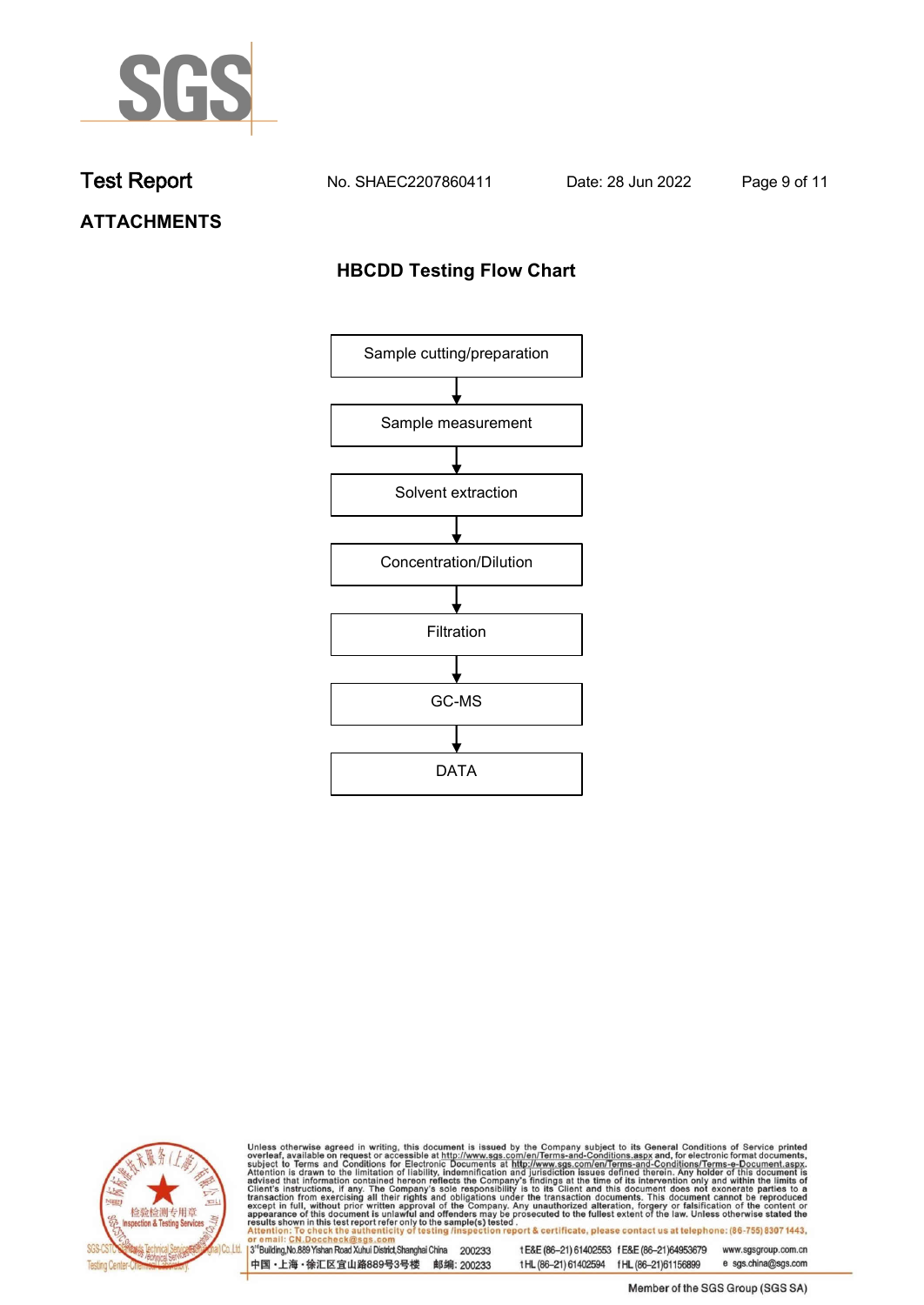

**Test Report. No. SHAEC2207860411 . Date: 28 Jun 2022. Page 10 of 11.**

**ATTACHMENTS**

# **Elements Testing Flow Chart**





Unless otherwise agreed in writing, this document is issued by the Company subject to its General Conditions of Service printed overleaf, available on request or accessible at http://www.sgs.com/en/Terms-and-Conditions.asp

3<sup>'</sup>Building, No.889 Yishan Road Xuhui District, Shanghai China 200233 中国·上海·徐汇区宜山路889号3号楼 邮编: 200233

tE&E (86-21) 61402553 fE&E (86-21)64953679 www.sgsgroup.com.cn

e sgs.china@sgs.com t HL (86-21) 61402594 f HL (86-21) 61156899